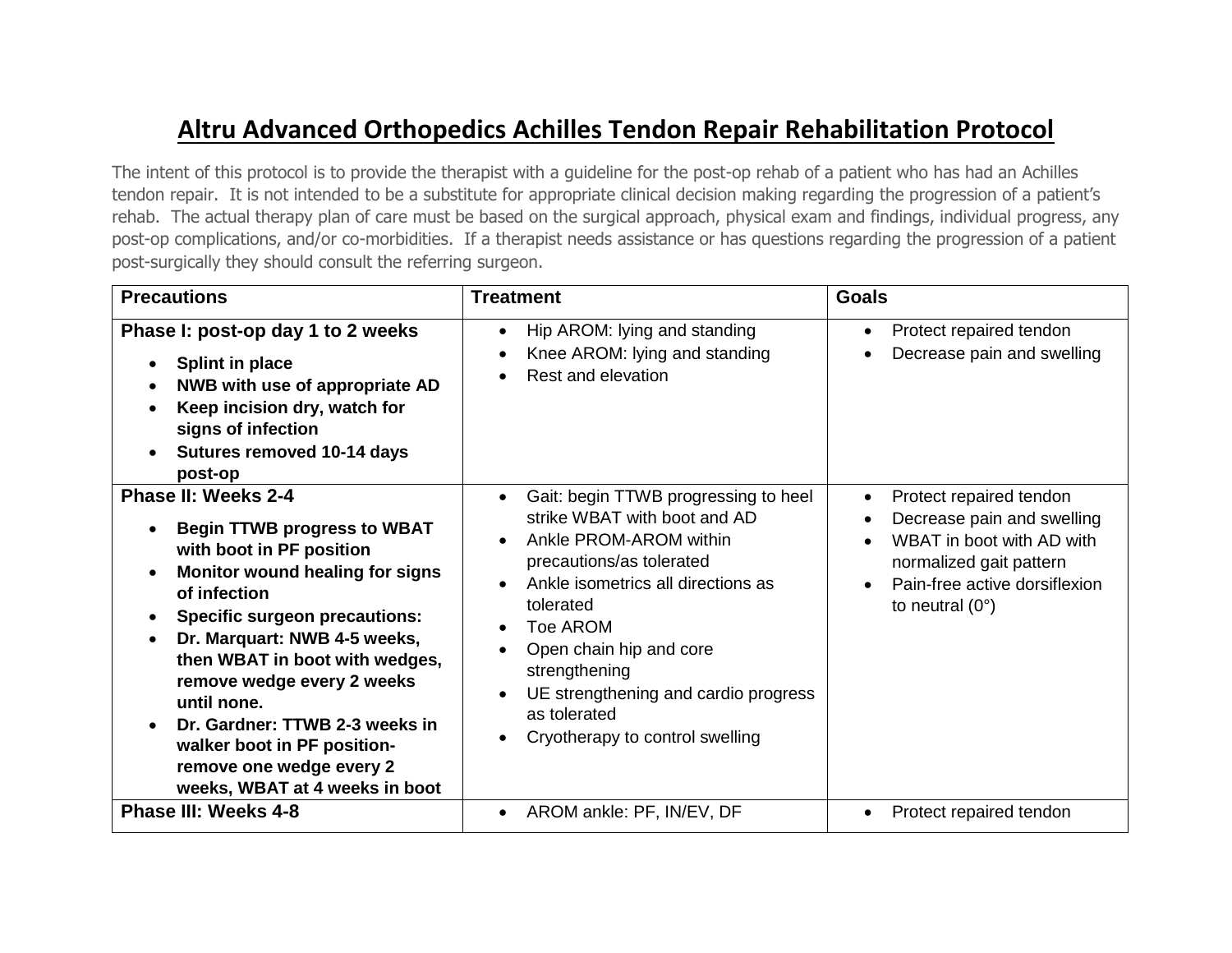| WBAT in walker boot, wean from<br>$\bullet$<br>boot between weeks 6-8 as<br>tolerated<br>Monitor wound healing and scar<br>$\bullet$<br>mobility<br>Avoid overstressing repair site<br>$\bullet$<br>No forceful PF, aggressive PROM,<br>or impact activities | Ankle strengthening with theraband or<br>$\bullet$<br>tubing gently, gradually<br>Gentle gastroc/soelus stretching (no<br>$\bullet$<br>forceful stretching)<br>Static balance exercises- DL then<br>$\bullet$<br>progressing to split-stance to SL<br>stance<br>Continue core, hip, and knee<br>$\bullet$<br>strengthening (exercises with boot on)<br>Add resistance to hamstring<br>strengthening<br>Cryotherapy as needed<br>$\bullet$<br>Manual therapy: scar tissue<br>mobilization as needed | AROM 5° DF to 40° PF<br>$\bullet$<br>Normalized gait on level<br>$\bullet$<br>surfaces without boot or heel<br>lift (avoid knee<br>hyperextension)<br>SLS with control for 10<br>seconds on affected side                                                                                                                             |
|--------------------------------------------------------------------------------------------------------------------------------------------------------------------------------------------------------------------------------------------------------------|----------------------------------------------------------------------------------------------------------------------------------------------------------------------------------------------------------------------------------------------------------------------------------------------------------------------------------------------------------------------------------------------------------------------------------------------------------------------------------------------------|---------------------------------------------------------------------------------------------------------------------------------------------------------------------------------------------------------------------------------------------------------------------------------------------------------------------------------------|
| Phase IV: Weeks 8-12<br>Avoid forceful impact activities<br>No exercises with compensations                                                                                                                                                                  | Continue to progress and perform<br>$\bullet$<br>above exercises as needed<br>Stationary bike, can start to add<br>$\bullet$<br>resistance<br>Progress ankle strengthening as<br>$\bullet$<br>tolerated<br>Progress balance/proprioception<br>$\bullet$<br>exercises as tolerated<br>Tilt board, BAPs, foam, BOSU<br>$\circ$                                                                                                                                                                       | Normalize gait on all surfaces<br>$\bullet$<br>without boot or heel lift<br>SLS with control for 20<br>seconds on affected side<br>AROM 10° DF to 50° PF<br>$\bullet$<br>No pain and good<br>control/alignment with<br>functional movements- step<br>up/down, squat, lunges<br>Able to squat to 30° knee flex<br>without compensation |
| Phase V: Weeks 12+<br>Avoid high forces on calf and<br><b>Achilles</b>                                                                                                                                                                                       | Continue to progress and perform<br>$\bullet$<br>above exercises as needed<br>Running progression 12-14 weeks<br>post-op (see chart below)                                                                                                                                                                                                                                                                                                                                                         | Normal gait mechanics<br>$\bullet$<br>without boot on all surfaces<br>Able to squat and lunge to<br>$\bullet$<br>70° without compensation                                                                                                                                                                                             |